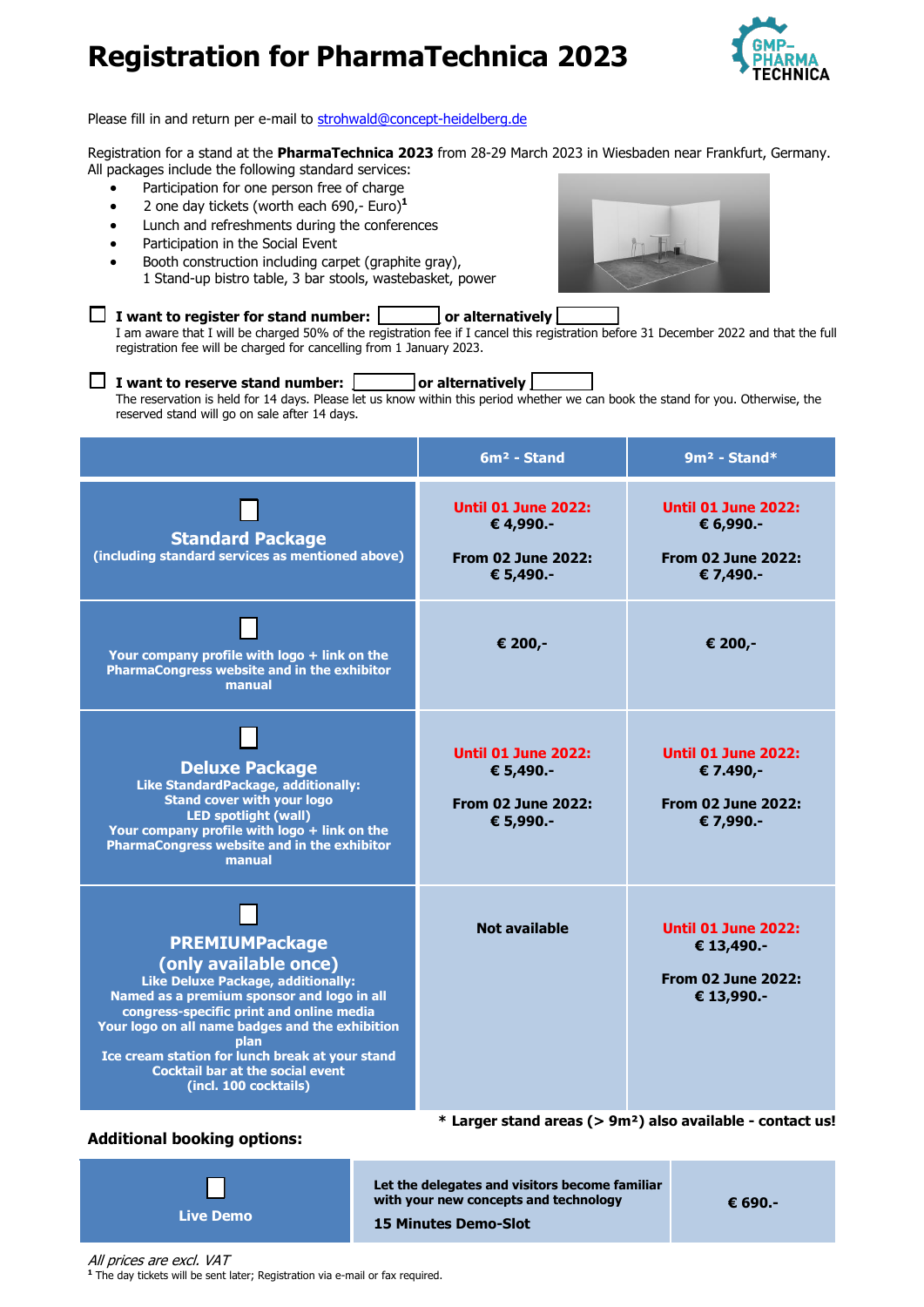

## **Registration for Live Demo:**

Make your products and technologies tangible in a live demo. Explain your latest concepts and technology to the participants and visitors – directly at your product.

Please note that you can only submit your Live Demo as a registered exhibitor.

The complete schedule as well as the place of the presentation will be communicated later.

The following material will be at your disposal:

- Maximum size of the presentation space: app. 3 x 3 m
- 1 table and power
- 1 mobile screen
- 1 mobile projector

### **Your Live Demo equipment/machines may remain in the allocated space in the Hall North throughout the congress, and are accessible to you and your visitors/customers at any time.**

Please note that each Live Demo is planned with a time slot of 15 min incl. discussion.

Following information is needed.

Please provide a title for the Live Demo you plan:

Please also provide 4-5 bullet points on the content:

### **Important:**

After submitting your proposal for a Live Demo, the Steering Committee decides whether to allow the live demo. We will get back to you as soon as possible. We hope for your understanding, though, that it may take a few weeks.

### **The Live Demo must be a demonstration at the product. Presentations only are not allowed.**

Mr Ronny Strohwald is at your disposal to answer all questions. Phone: +49 (0)6221 84 44 51 E-Mayl: [strohwald@concept-heidelberg.de](mailto:strohwald@concept-heidelberg.de)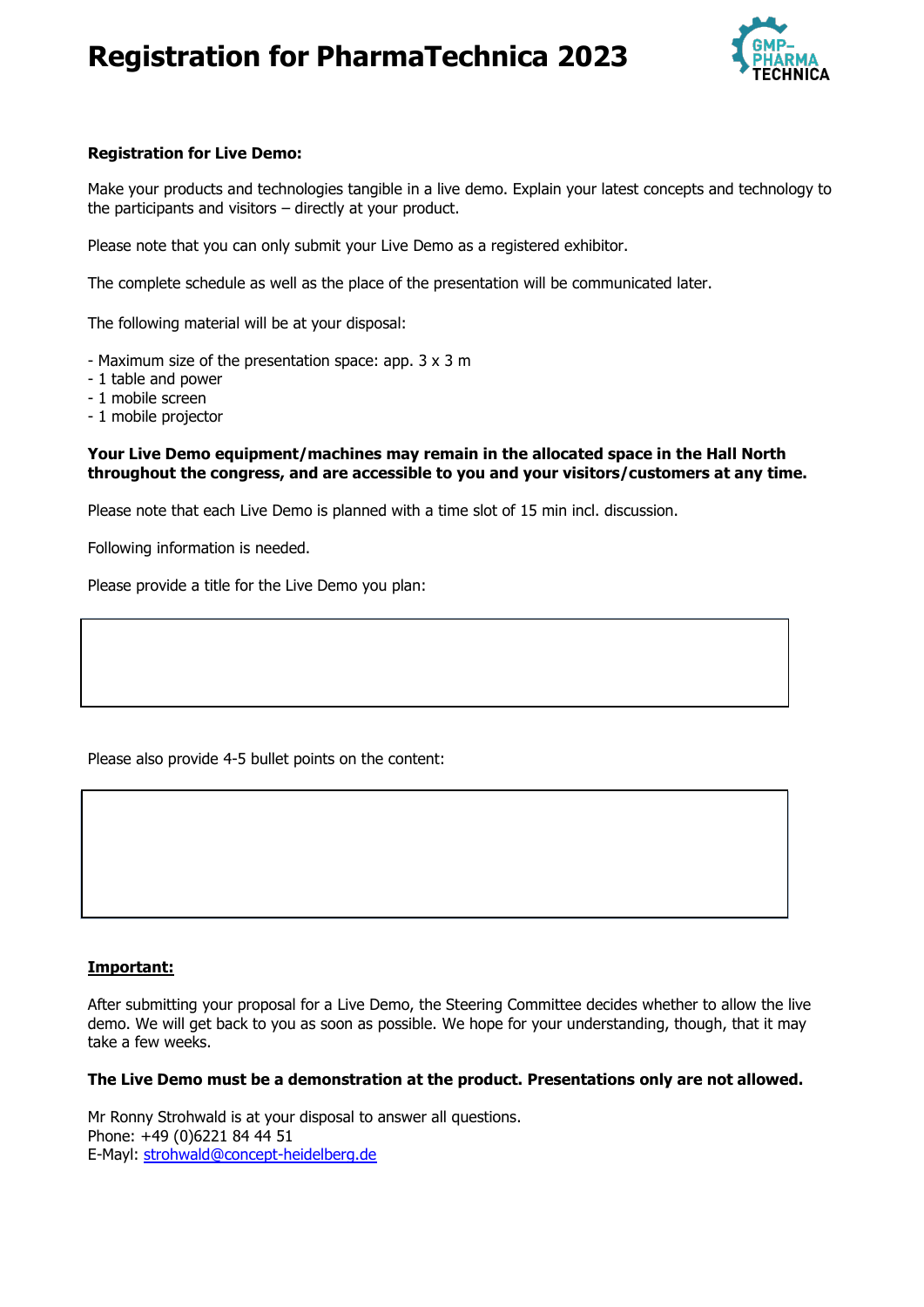

### **Sponsoring:**

| <b>Writing pads and pencils</b>                | Writing pads and pencils (with your logo) are<br>distributed in each conference room of the Congress.<br>About 600 writing pads and pencils are needed per<br>day. (The writing pads and pencils have to be<br>delivered in due time before the Congress.)<br>Please select a day:<br>□ 29 March 2023<br>     28 March 2023                        | € 1,250 .- / day |
|------------------------------------------------|----------------------------------------------------------------------------------------------------------------------------------------------------------------------------------------------------------------------------------------------------------------------------------------------------------------------------------------------------|------------------|
| <b>Lanyards</b>                                | Each Congress delegate will receive a lanyard with<br>your company logo at the registration to hold her/his<br>name badge, About 1000 Lanvards are required (The<br>lanyards have to be delivered in due time before the<br>Congress.)                                                                                                             | € 3,000.-        |
| <b>Conference Bags</b>                         | Each participant receives a bag with your logo and (if<br>desired) content (up to 2 flyers / brochures, to be filled<br>by you) upon registration. About 1000 bags are<br>required (The bags have to be delivered in due time<br>before the Congress.)                                                                                             | € 1,500.-        |
| <b>Congress Event App</b>                      | Present your company in the new app - right on the<br>start page with your logo and a link to further<br>comprehensive information about your company or<br>your stand.                                                                                                                                                                            | € 3,000.-        |
| <b>Free Wi-Fi</b>                              | Sponsor free Wi-Fi for all participants on both days.<br>Login with your logo, login can be individually<br>customized (e.g. your company name as a login, your<br>stand number as a password).                                                                                                                                                    | € 2,500.-        |
| <b>Mobile Phone</b><br><b>Charging Station</b> | Offer a unique service with a mobile phone charging<br>station, increase the number of visitors and duration of<br>time spent at your stand, and directly address potential<br>customers during the recharge time. Alternatively, the<br>charging station (integrated 32" monitor with your<br>logo and stand number) can be positioned centrally. | € 1,000.-        |
| Your logo on the<br>name badges                | Let your logo accompany all delegates with their name<br>badges.                                                                                                                                                                                                                                                                                   | € 1,500.-        |
| Your logo on the<br>exhibition plan            | Put your logo on the exhibition plan to highlight your<br>position in the large exhibition room! The plan will be<br>posted at all central places and at the registration.<br>(maximum of 4 exhibitors)                                                                                                                                            | € 750.-          |
| <b>Markings on the floor</b>                   | Lead visitors directly to you stand thanks to markings<br>on the floor (stickers with your logo and your stand<br>number).                                                                                                                                                                                                                         | € 1,500.-        |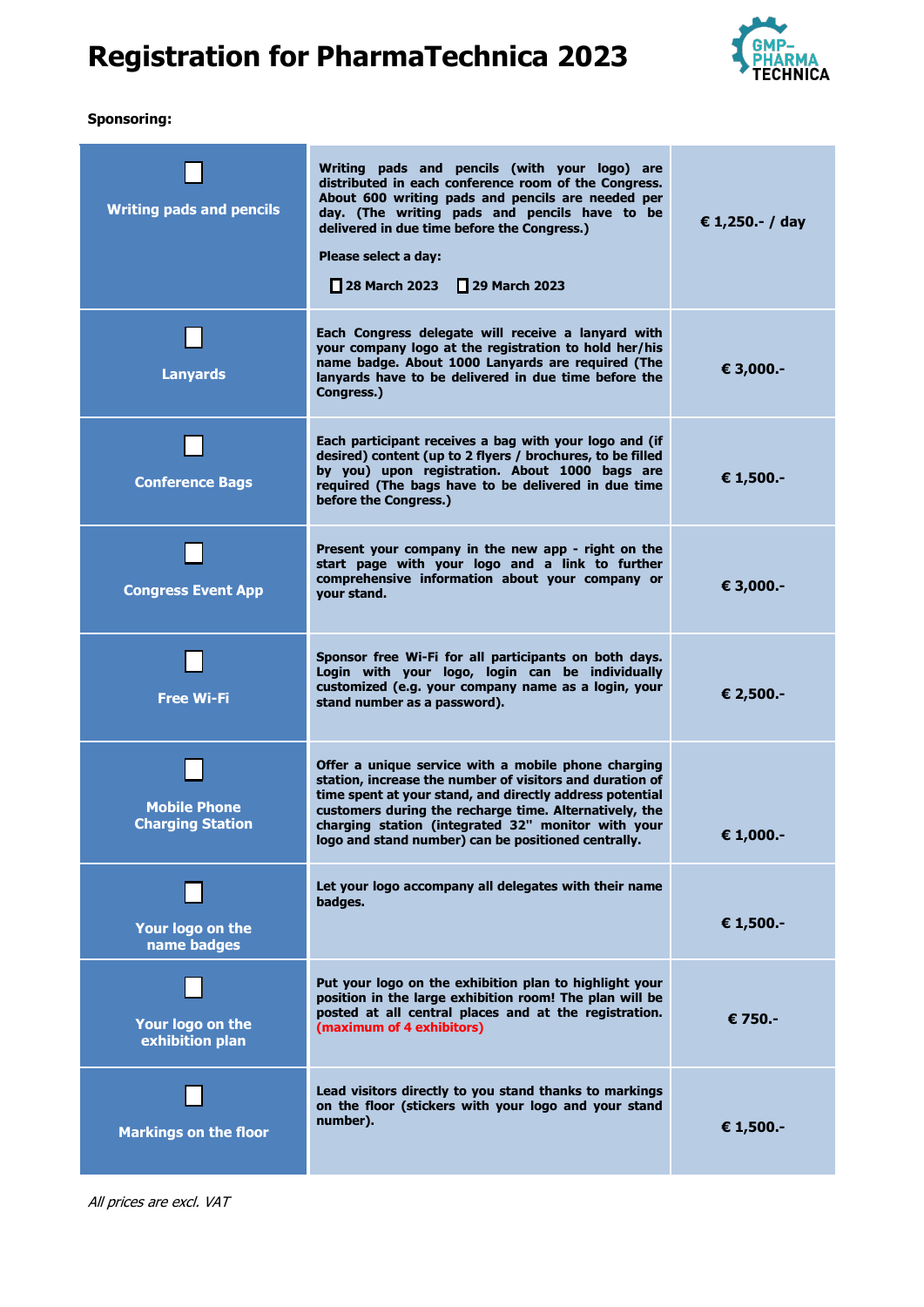

| <b>Coffee station at your stand</b> | Coffee specialties, only at your stand - served by a<br>mobile coffee station<br>(maximum of 3 exhibitors)                                                                                   | Price on request |
|-------------------------------------|----------------------------------------------------------------------------------------------------------------------------------------------------------------------------------------------|------------------|
| <b>Apple-Branding</b>               | 100 delicious, juicy apples * branded with your logo, at<br>several stations during the breaks.<br>Please select a day:<br>28 March 2023 29 March 2023<br>* other fruits possible on request | Price on request |
| <b>Stairs-Branding</b>              | Your advertising banner on the stairs (gallery) to the<br>conferences (access to the conferences only via these<br>stairs)<br>图图                                                             | € 3,000.-        |

# **PLEASE FILL IN COMPLETELY:**

#### **Contact person for organisation:**

| Company / Dept.                                   |  |
|---------------------------------------------------|--|
| First Name, Last Name                             |  |
| Phone / E-Mail                                    |  |
| Street / ZIP / City                               |  |
| <b>Invoice Address</b><br>(if different to above) |  |

### **Contact on site and Congress Delegate (1 Person included in fee):**

| First Name, Last Name                          |            |              |  |  |
|------------------------------------------------|------------|--------------|--|--|
| Dept.                                          |            |              |  |  |
| Street / ZIP / City                            |            |              |  |  |
| Phone / Fax                                    |            |              |  |  |
| e-Mail                                         |            |              |  |  |
| Participation in Social Event on 28 March 2023 | $\Box$ Yes | $\square$ No |  |  |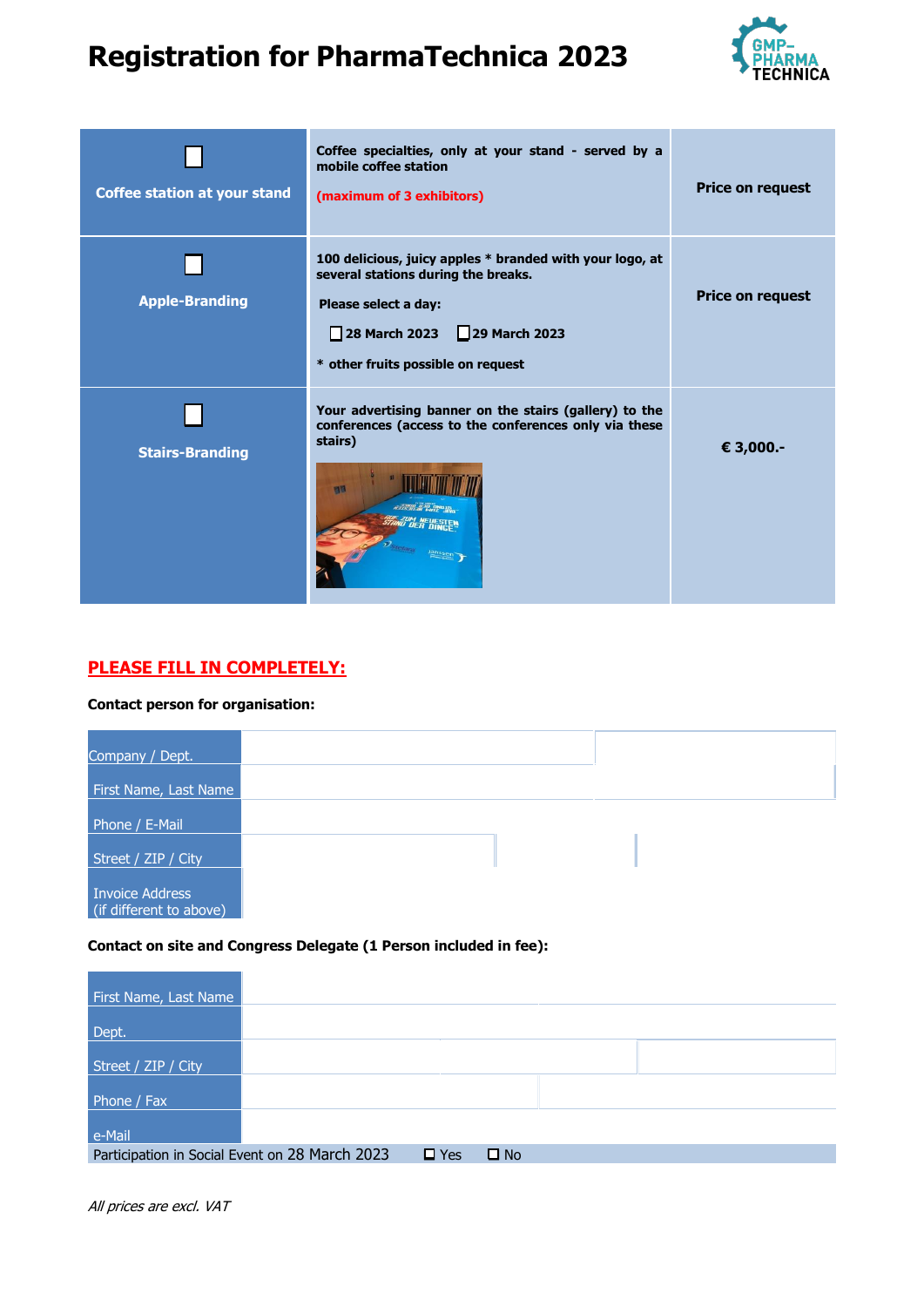

### **Exhibition Plan 2023:**

Please select your stand on the exhibition stand plan and enter the stand number and an alternative on the first page of the registration form.

You will find the daily updated plan on the website at <https://www.pharma-congress.com/pharmatechnica-2023.html>.

### **Hall North – RheinMain CongressCenter:**





**Stand Standard** 



**Stand Deluxe**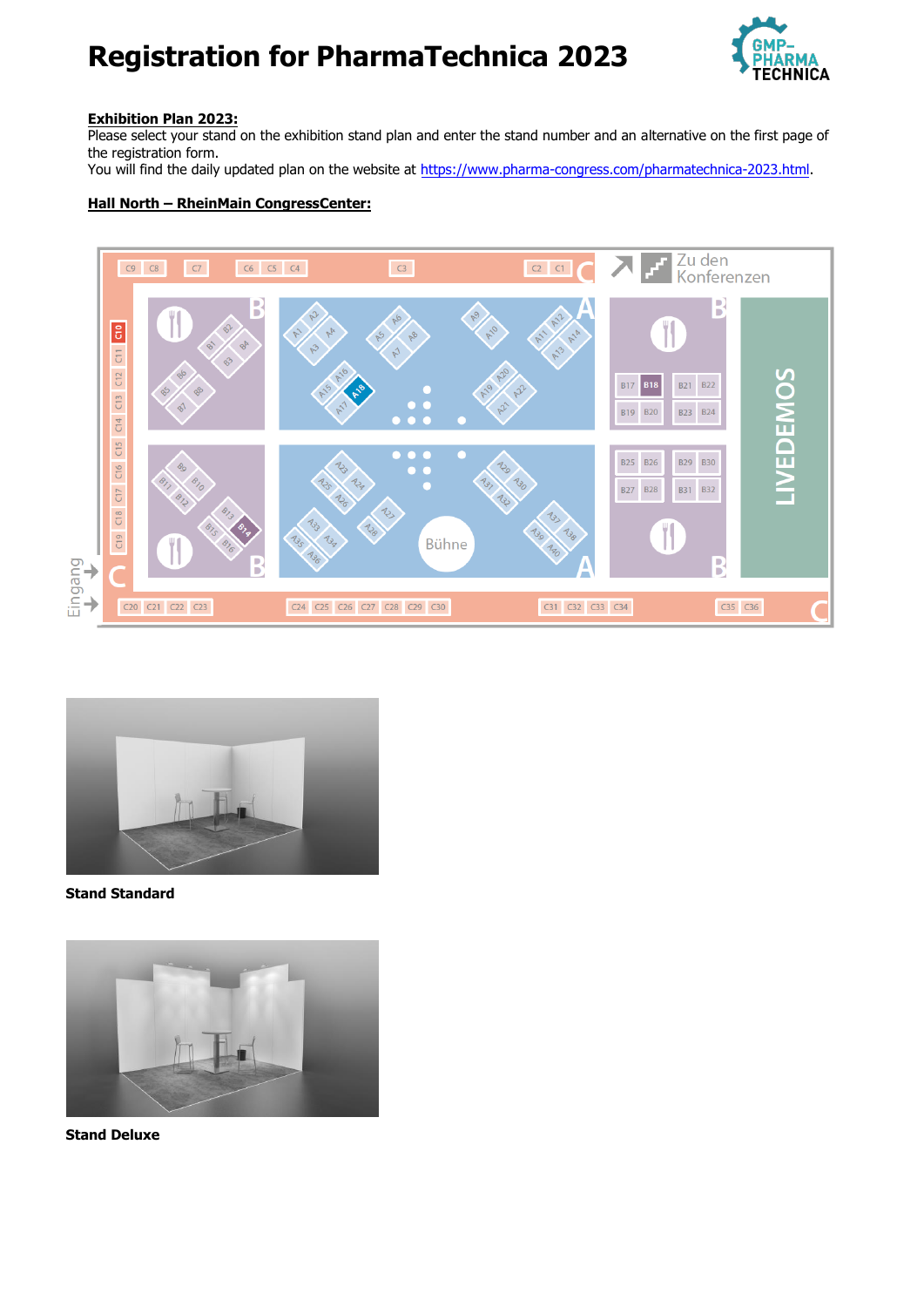

### **Stand Personnel only (no participation in the conferences)**

For additional stand personnel a fee of **€ 390.00 will be charged per person**. The participation in conferences is not included.

|                                                | <b>Stand Personnel</b><br>no participation in the conferences: |              | <b>Stand Personnel</b> | no participation in the conferences: |
|------------------------------------------------|----------------------------------------------------------------|--------------|------------------------|--------------------------------------|
| <b>Company</b>                                 |                                                                |              |                        |                                      |
| First Name, Last Name                          |                                                                |              |                        |                                      |
| Dept.                                          |                                                                |              |                        |                                      |
| Street / ZIP / City                            |                                                                |              |                        |                                      |
| Phone / e-Mail                                 |                                                                |              |                        |                                      |
| <b>Invoice Address</b>                         |                                                                |              |                        |                                      |
| Participation in Social Event on 28 March 2023 | $\Box$ Yes                                                     | $\square$ No | $\Box$ Yes             | $\square$ No                         |

### **Stand Personnel including participation in the conferences**

For additional stand personnel including participation in the conferences a fee of **€ 1,180.- (special fee) will be charged per person**.

|                                                | <b>Stand Personnel</b><br>including participation in the conferences: | <b>Stand Personnel</b><br>including participation in the conferences: |
|------------------------------------------------|-----------------------------------------------------------------------|-----------------------------------------------------------------------|
| <b>Company</b>                                 |                                                                       |                                                                       |
| First Name, Last Name                          |                                                                       |                                                                       |
| Dept.                                          |                                                                       |                                                                       |
| Street / ZIP / City                            |                                                                       |                                                                       |
| Phone / e-Mail                                 |                                                                       |                                                                       |
| <b>Invoice Address</b>                         |                                                                       |                                                                       |
| Participation in Social Event on 28 March 2023 | $\Box$ Yes<br>$\square$ No                                            | $\Box$ No<br>$\Box$ Yes                                               |

### **Room Reservation:**

CONCEPT HEIDELBERG has reserved a limited number of rooms in different hotels in Wiesbaden.

You can make your room reservation directly with the **reservation form**. You will receive this form together with your confirmation. Early reservation is recommended

#### **Our Partner Hotels:**

- Dorint Pallas Wiesbaden (400m, about 5 minutes by foot)
- Mercure Wiesbaden City (350 m, about 4 minutes by foot)
- Intercity Hotel Wiesbaden (900 m, about 11 minutes by foot)
- Motel One Wiesbaden (800m, about 10 minutes by foot)
- Holiday Inn Express Wiesbaden (2km, about 20 minutes by foot / about 5 minutes by car)
- Best Western Hotel Wiesbaden (1,5 km, about 15 minutes by foot / about 5 minutes by car)